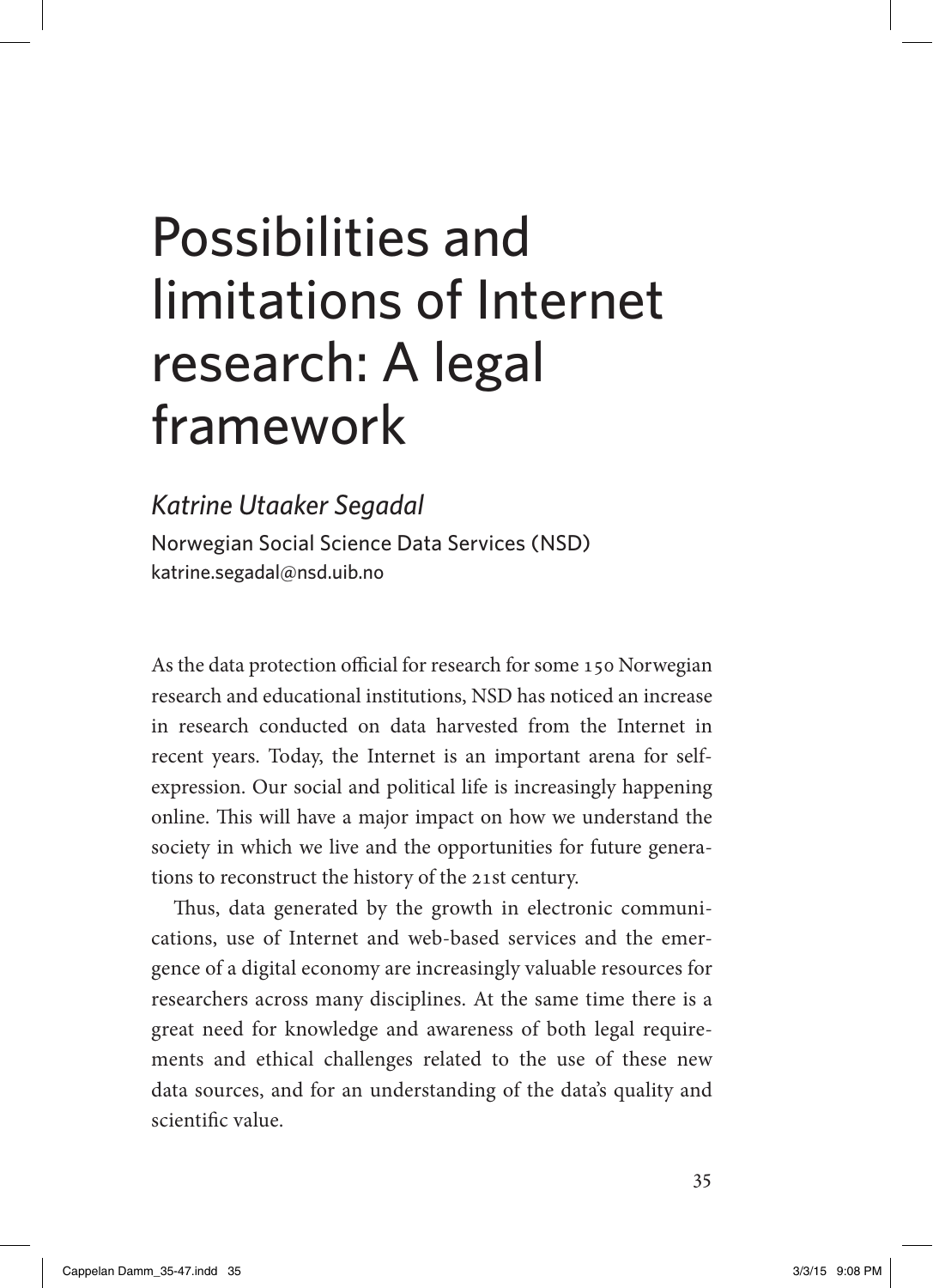In addition to the increased volume of this type of research, we have also seen a shift in focus. At first, the Internet and social media were studied mainly as a tool. The studies often concentrated on how the Internet worked as an instrument in e.g. education, health services or online dating. The methodological approach was usually interviews or surveys based on informed consent from the research subjects.

Today, the trend is to study the Internet as an arena for expressing or negotiating identity, often through projects of a sensitive character (e.g. political opinion, religious beliefs, health). Data are usually collected from social media such as blogs, social networking sites or virtual game worlds. These sources are publicly available, and often research is conducted without informed consent from the persons being studied.

This development raises questions such as: Which rules and regulations apply to research on personal data collected from the Internet? In which cases is it legal and ethical to conduct research on such data without the consent of the data subjects? When is it necessary to inform the data subjects of their involvement in a research project and when should this information be accompanied by an opportunity to refuse to be the object of research? These issues will be discussed in further detail in the following.

#### **New European legislation in the making**

The use of new types of data, such as those collected online and so-called Big Data, rank high on the international agenda. The OECD Global Science Forum points out the challenges related to the large amounts of digital data that are being generated from new sources such as the Internet although these new forms of personal data can provide important insights,

the use of those data as research resources may pose risks to individuals' privacy, particularly in case of inadvertent disclosure of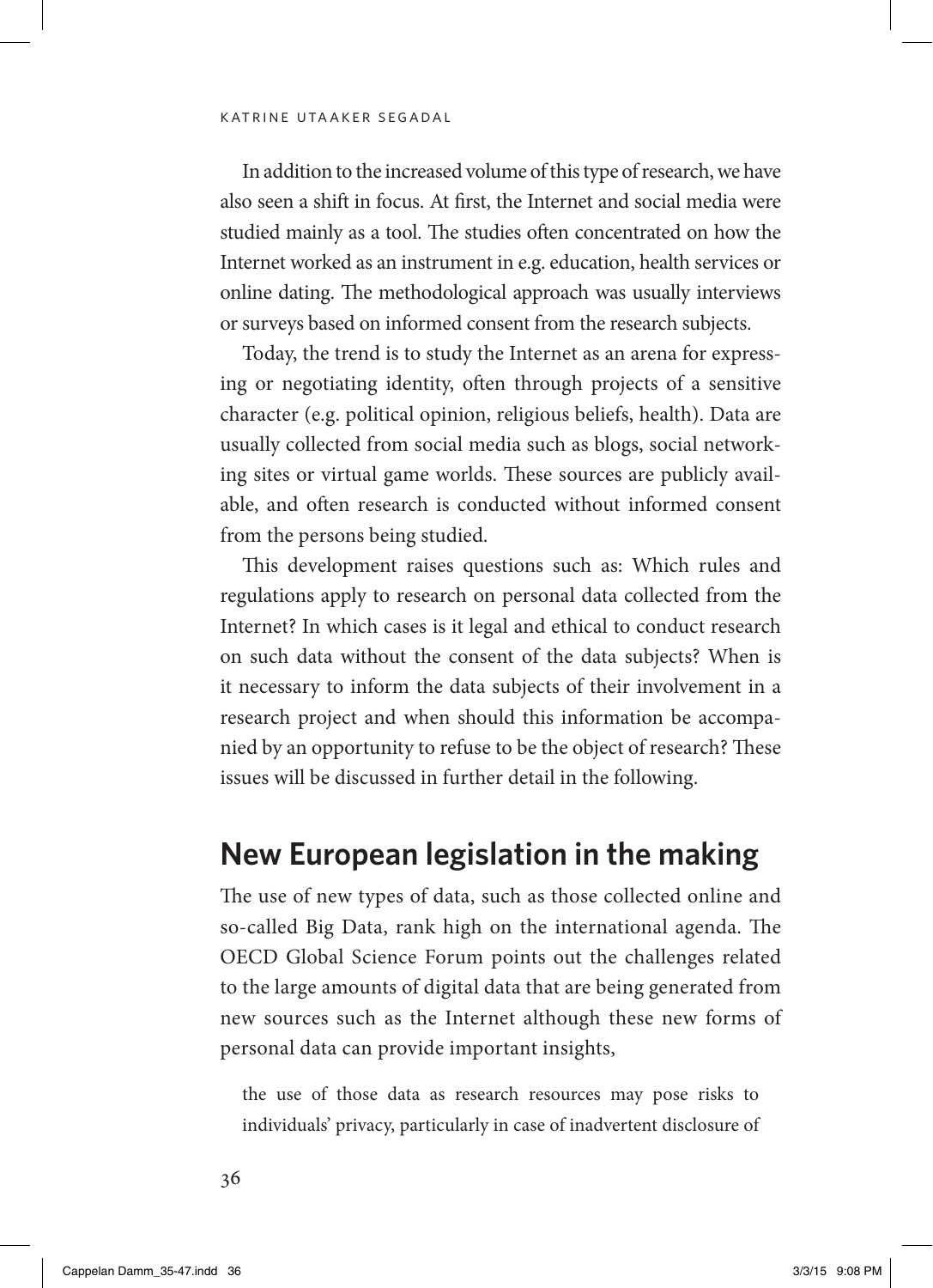the identities of the individuals concerned. There is a need for greater transparency in the research use of new forms of data, maximizing the gains in knowledge derived from such data while minimizing the risks to individuals' privacy, seeking to retain public confidence in scientific research which makes use of new forms of data.<sup>16</sup>

To address this challenge, the forum recommends that research funding agencies and data protection authorities collaborate to develop an international framework that protects individuals' privacy and at the same time promotes research.

The European Commission has proposed a comprehensive reform of the EU's 1995 data protection rules,<sup>17</sup> and we might see the results of this in the relatively near future if and when the new General Data Protection Regulation is implemented in Norwegian law. EU Justice Commissioner Viviane Reding said on the occasion of the legislative proposal:

17 years ago less than 1 % of Europeans used the Internet. Today, vast amounts of personal data are transferred and exchanged, across continents and around the globe in fractions of seconds. The protection of personal data is a fundamental right for all Europeans, but citizens do not always feel in full control of their personal data. My proposals will help build trust in online services because people will be better informed about their rights and in more control of their information<sup>18</sup>

We will not go further into this, but just briefly mention that the new digital media, and the Internet as an increasingly significant

<sup>16</sup> OECD Global Science Forum (2013): «New Data for Understanding the Human Condition: International Perspectives», page 2.

<sup>17</sup> http://ec.europa.eu/justice/newsroom/data-protection/news/120125\_en.htm

<sup>18</sup> European Commission – IP/12/46 25/01/2012 – Press release: «Commission proposes a comprehensive reform of data protection rules to increase users' control of their data and to cut costs for businesses» http://europa.eu/rapid/press-release\_ IP-12-46\_en.htm?locale=en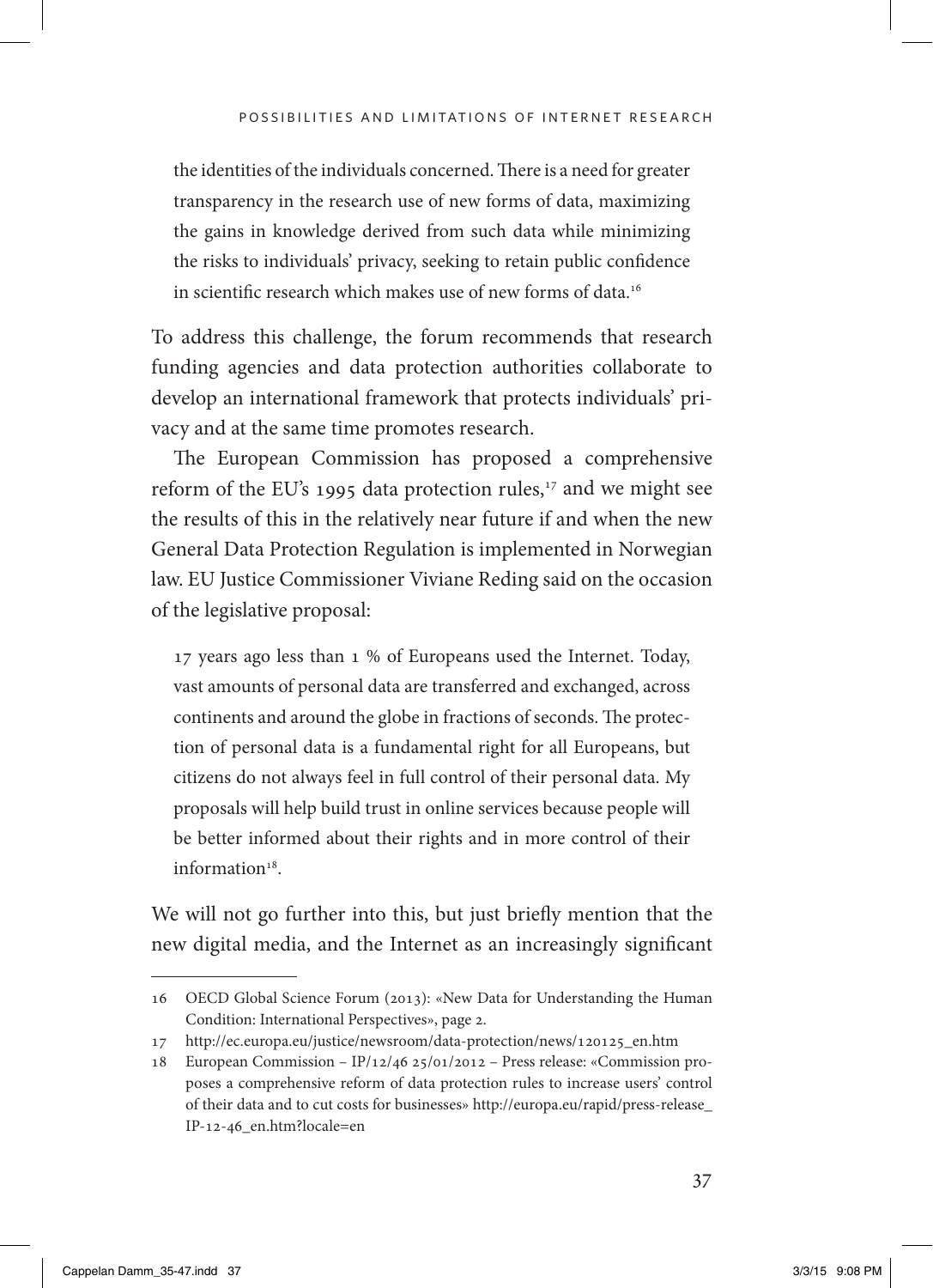data source, are important reasons why the EU is currently upgrading the data protection regulation from directive to law. A regulation is a binding legislative act and must be applied in its entirety across the EU. **Directives** lay down certain results that must be achieved by all EU countries, but the individual Member State is free to decide how to transpose directives into national laws.

The demand for harmonization of rules and practices is high, particularly related to the use of data generated by or in relation to global communication networks such as the Internet. This type of network weakens the significance of national borders and the impact of national policies and legislation on the protection of personal data.

NSD's general impression of the Commission's initial proposal was that it would not lead to any dramatic changes for Norwegian research. The reason is primarily that Norwegian data protection legislation and the way this legislation is practised in relation to research are stringent, and that we have a high degree of protection of personal data in Norway. However, some of the recently proposed amendments to the Commission's proposal made by the European Parliament may have negative consequences for parts of the research sector if being transposed into EU legislation. There is a clear tendency in this proposal towards strengthening the right to personal privacy and control of own personal data at the expense of researchers access to such data.

#### **The current Norwegian legal framework**

In Norway there are primarily three laws (i.e. the Personal Data Act, the Personal Health Data Filing System Act, and the Health Research Act) that regulate the use of personal data for research purposes. In cases of collecting research data from the Internet, it is mainly the Personal Data Act that applies, so our focus will be on this.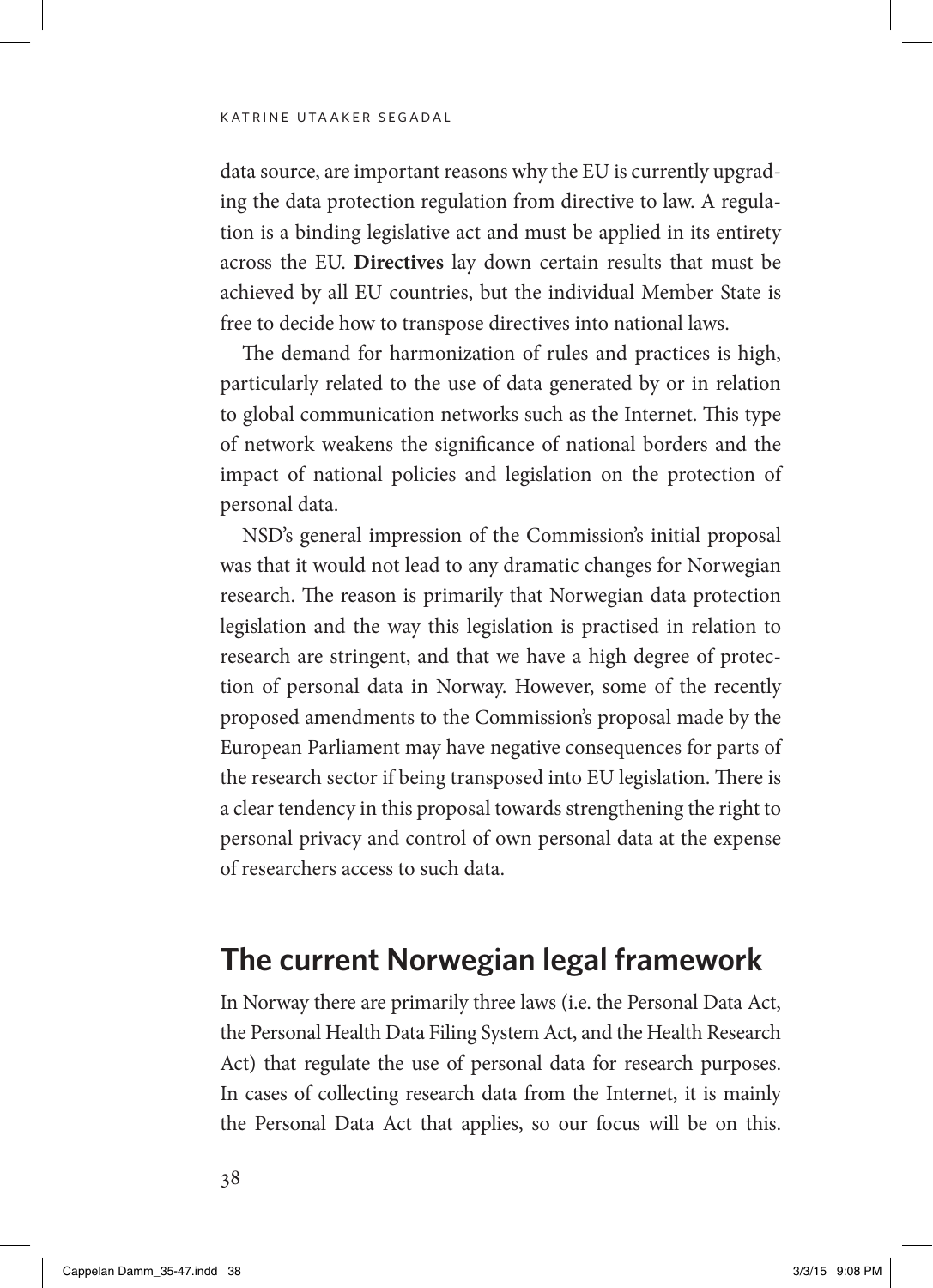Although the regulations are not always crystal clear, they provide important guidelines on how data initially produced for other purposes can be used for research purposes. The regulations may set limitations on usage, but they also provide many opportunities for valuable research.

The Personal Data Act is technology-neutral, although it is not necessarily adapted and updated with regard to technological development. The law applies to the processing of personal data, irrespective of source. It is applicable regardless of whether the data are self-reported, collected from a confidential source or gathered from a public registry. This implies that a research project is subject to notification to the Data Inspectorate or Data Protection Official when personal data are processed by electronic means, even if the information is gathered from a publicly available source on the Internet.

### **Data protection principles online**

The purpose of the Personal Data Act is to protect the individual's privacy from being violated through the processing of personal data.19 Key principles of data protection are the need to protect personal integrity and private life, to ensure individuals' control of their own personal data and to guarantee that personal data are of adequate quality. These important principles are the basis for the interpretation of other provisions in the Personal Data Act, and place restrictions on research on information obtained from the Internet. They are closely related to essential principles of research ethics such as the demand to respect human dignity, integrity, freedom and right to participate, and the obligation to prevent harm and suffering.<sup>20</sup>

<sup>19</sup> Act of 14 April 2000 No. 31 relating to the processing of personal data, section one.

<sup>20</sup> The National Committee for Research Ethics in the Social Sciences and the Humanities (NESH) (2010): *Guidelines for research ethics in the social sciences, law and the humanities*, chapter B.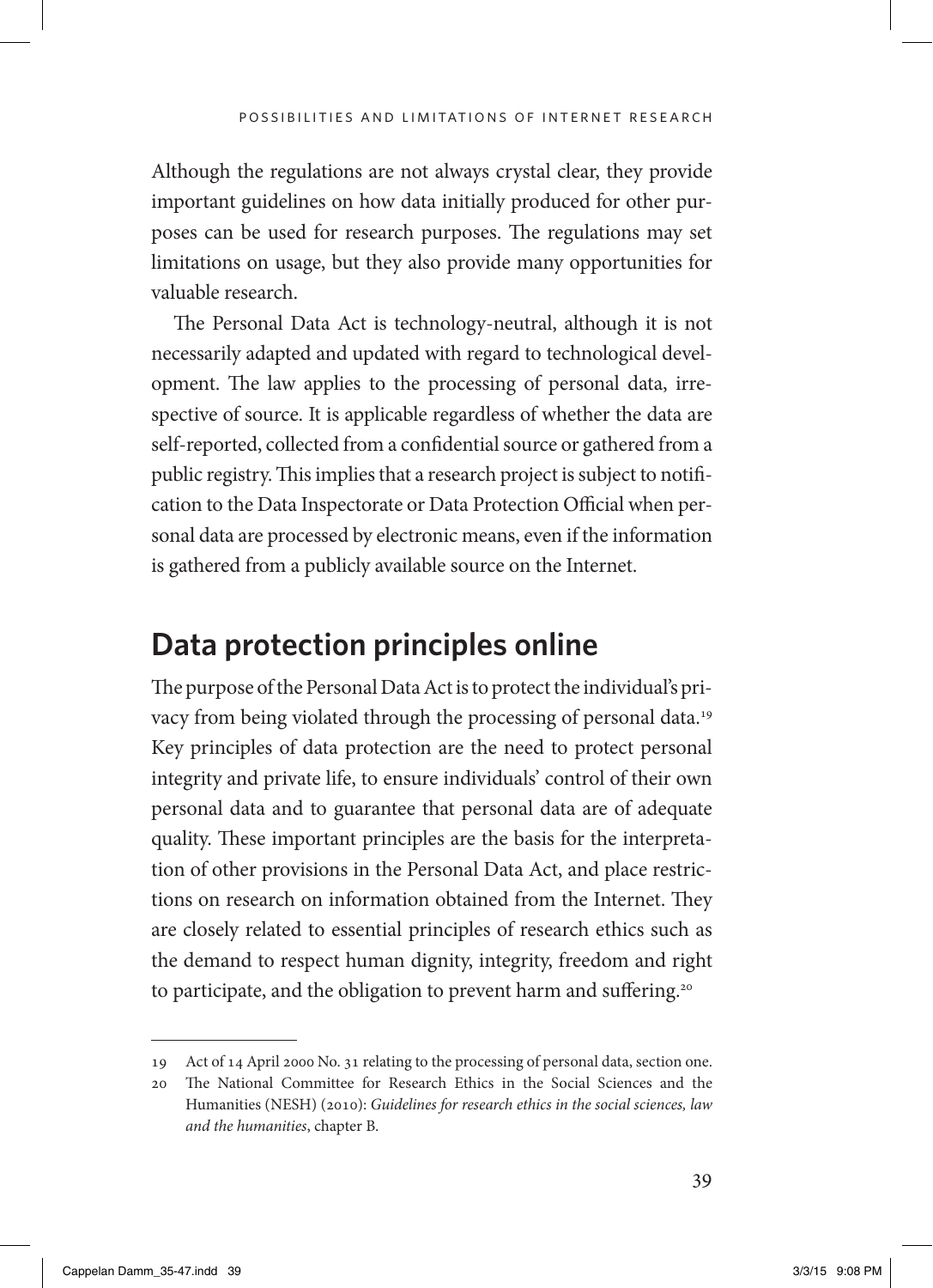These data protection principles are applicable irrespective of methods for data collection and data sources involved in the research. Consequently, they also apply to data collection online. However, handling these fundamental data protection principles in this context presents the researcher with certain challenges. Should one expect those who express themselves online to understand that their personal data may be used for purposes other than those originally intended, such as research? Have they given up control of their personal data when publishing on the Internet? And how does the availability of the data affect the researchers' duty to protect the privacy and personal integrity of the persons being studied? As a researcher it might be helpful to consider the following when trying to figure out these issues.

First of all, from what type of medium are the data obtained? Data collected from a public forum for debate will probably require fewer safeguards than a Facebook page with access restrictions. Second, does the data have the character of a public statement or is it reasonable to presume that the information is meant to be of a private and personal kind? And further, should the information be safeguarded considering the data subject's best interests, irrespective of medium or the author's assumptions? Sensitive data (e.g. information related to health) might require a high level of protection, even though it is published as part of a public statement at an open webpage. One might claim that the researcher has a special responsibility to protect sensitive personal data although the subject has disclosed it voluntarily, bearing in mind that the person might not view the full consequences of publishing the information online.

A fourth important factor is whether the data subject is a child or an adult. Information concerning children is subject to strict regulations. In 2012 a new provision of the Personal Data Act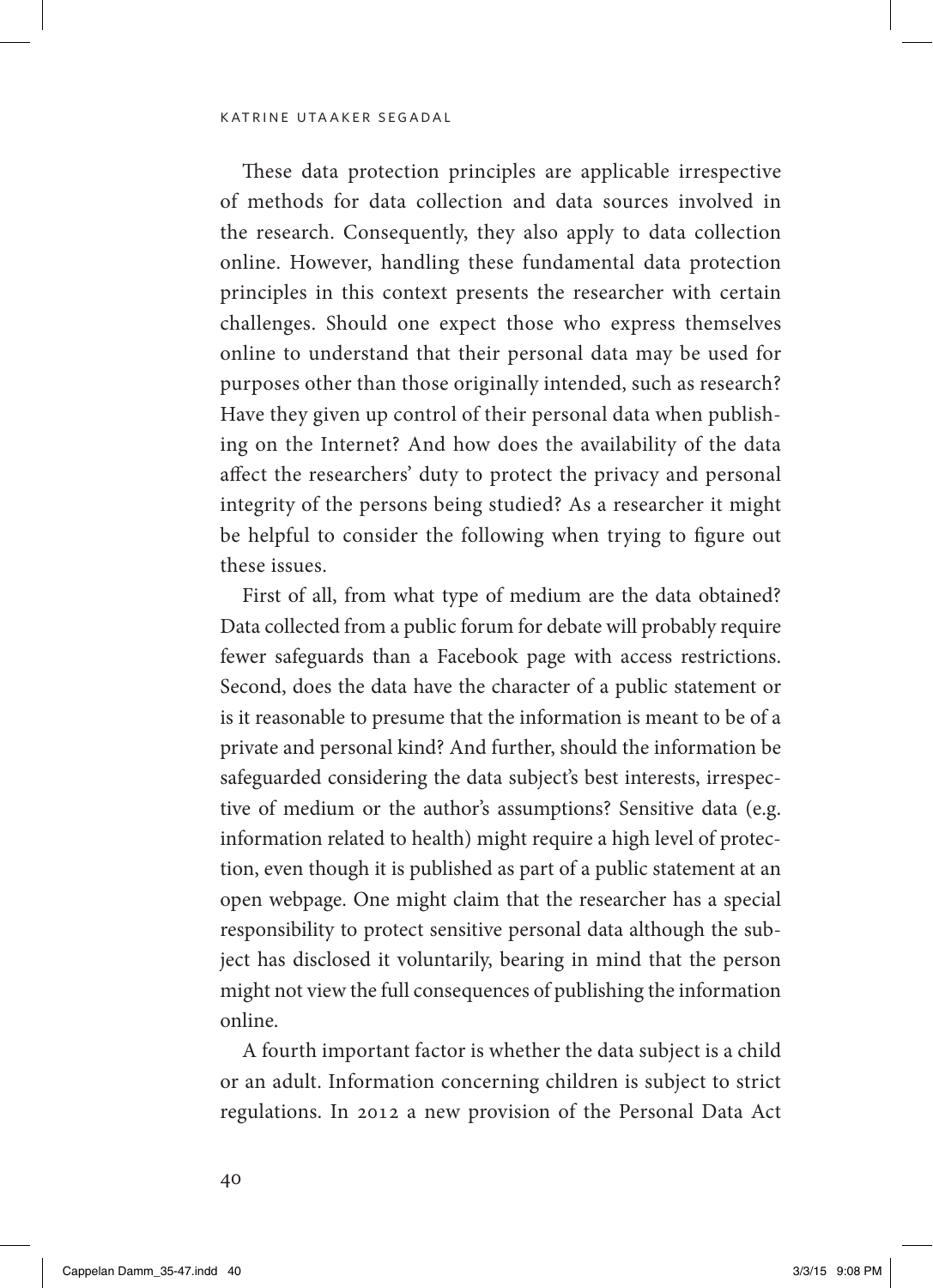was implemented. The Act states that «[p]ersonal data relating to children shall not be processed in a manner that is indefensible in respect of the best interests of the child».<sup>21</sup> In the draft bill this provision is partly justified by the challenges associated with children's use of new technology. The ministry especially points out problems related to adults' attitudes towards publishing images of and information about minors. The most serious violations of children's privacy are increasingly committed by adults. This provision could also apply to a website's use of material voluntarily published by children themselves, if this use is indefensible.22 In this case further use by researchers might be illegal and unethical.

Furthermore, in relation to this, one should consider whether the information is published by the data subject itself or by a third party. If there already has been a breach of data protection principles, which may be the case when it comes to information published by another person than the data subject, researchers should be particularly careful.

### **Research without consent**

As a default rule, personal data cannot legally be used for purposes other than the original one, unless the data subject consents.23And it is fair to assume that those who have published data on the Internet have not done so with the purpose of being the object of research. However, the Personal Data Act includes a number of exemptions from the general rule for research.

<sup>21</sup> Act of 14 April 2000 No. 31 relating to the processing of personal data, section eleven, third paragraph.

<sup>22</sup> Prop. 47 L (2011–2012) Proposisjon til Stortinget (forslag til lovvedtak) Endringer i personopplysningsloven, Chapter five.

<sup>23</sup> Act of 14 April 2000 No. 31 relating to the processing of personal data, section eleven, first paragraph, litra c.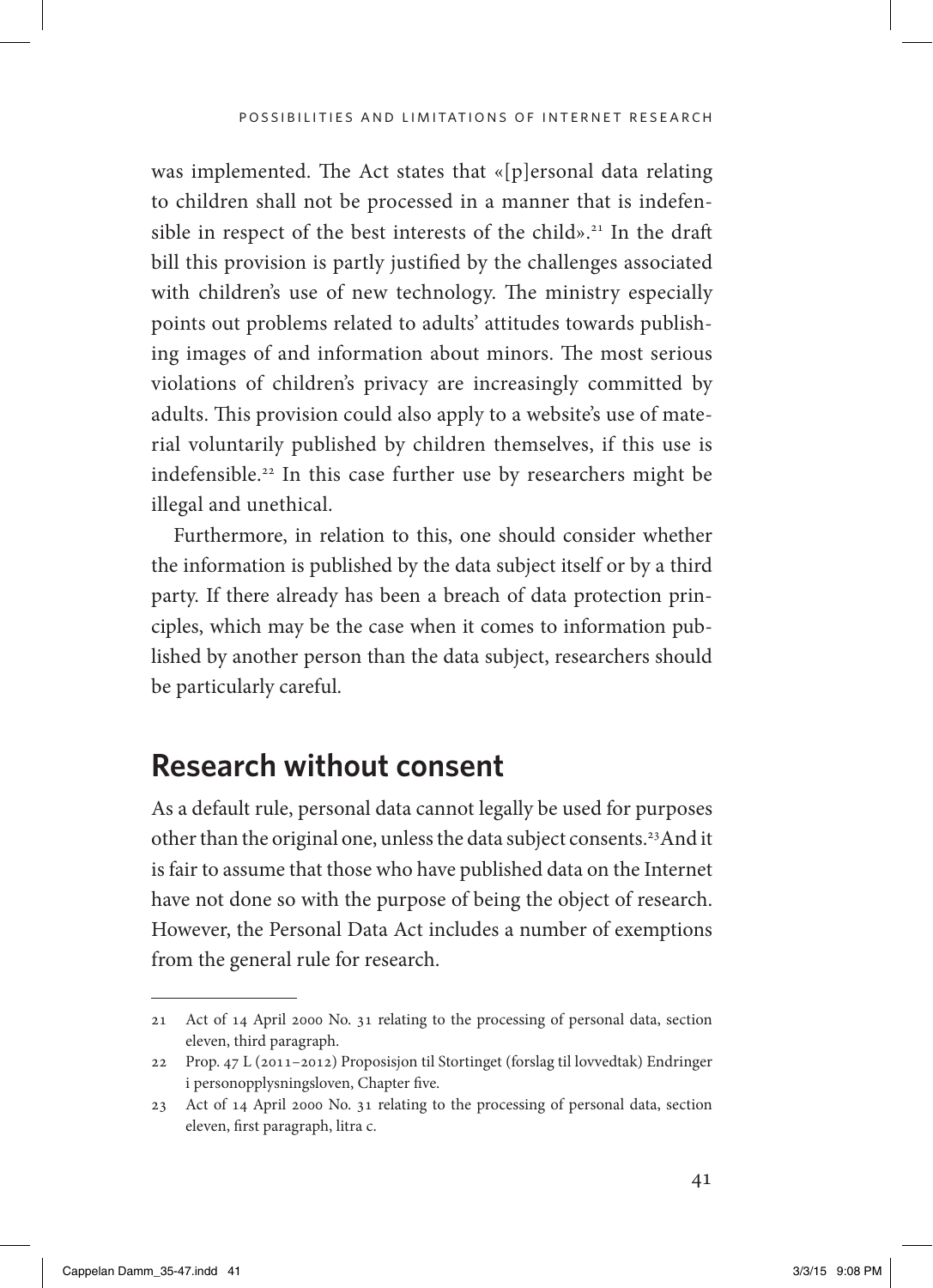#### An important provision in this respect is that

subsequent processing of personal data for historical, statistical or scientific purposes is not deemed to be incompatible with the original purposes of the collection of the data, cf. first paragraph, litra c, if the public interest in the processing being carried out clearly exceeds the disadvantages this may entail for natural persons.<sup>24</sup>

Thus, research activities are, per definition, not considered incompatible with the original purpose. Science is afforded a special position in the current legal framework, and this provision might be seen as a fundamental principle guaranteeing further use of data for research purposes regardless of the original reason for their production. This leaves open the possibility to conduct research on information obtained online without consent.

Having said that, as a general rule personal data may only be processed when the data subject has freely given an informed consent.25 When designing a research project, the starting point should always be to consider whether consent should and could be obtained prior to the collection of data.

However, another provision offers a direct exemption from the main rule. Even sensitive personal data may be processed if this «is necessary for historical, statistical or scientific purposes, and the public interest in such processing being carried out clearly exceeds the disadvantages it might entail for the natural person».26

Firstly, this entails that the planned processing of personal data must be required to answer relevant research questions. The

<sup>24</sup> Act of 14 April 2000 No. 31 relating to the processing of personal data, section eleven, second paragraph.

<sup>25</sup> Act of 14 April 2000 No. 31 relating to the processing of personal data, section eight, first paragraph and section nine, litra a.

<sup>26</sup> Act of 14 April 2000 No. 31 relating to the processing of personal data, section nine, litra h.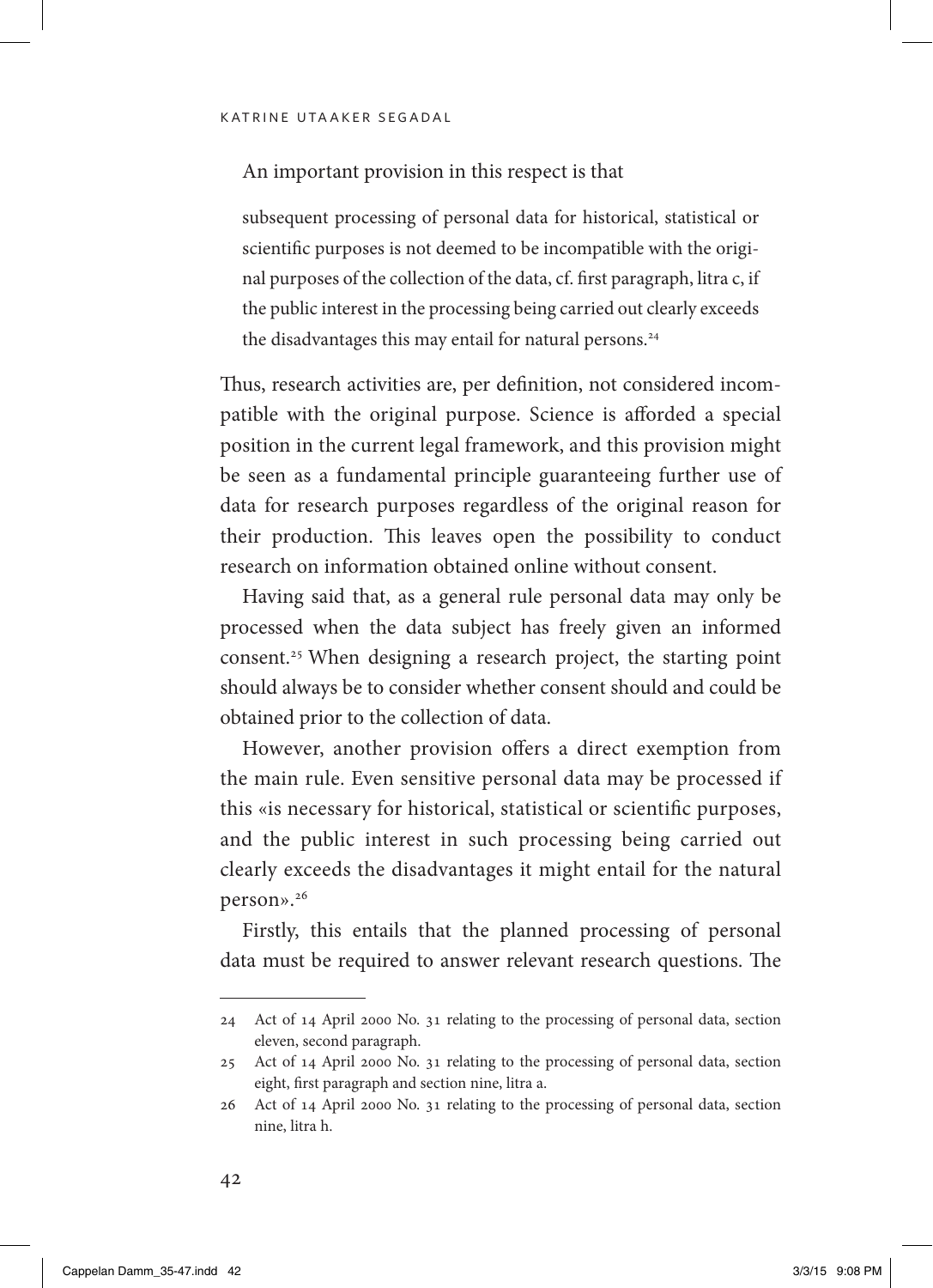researcher has to make it probable that the planned harvesting of data from the Internet is absolutely necessary to achieve the purpose of the study.

Secondly, if the necessity requirement is met, the law requires a balancing of interests between the project's societal value and any possible inconvenience for the individuals who are subject to research. It is crucial that the research will benefit society in some way or at least be an advantage for the group that is being researched. When assessing the probable disadvantages for the data subject, relevant factors are the degree of sensitivity, the author's presumed purpose of publishing (e.g. private or freedom of expression), the source (e.g. forum with restricted access or publicly available), who the data subject is (e.g. child, vulnerable/ disadvantaged individual, adult) and the degree to which the data subject is identifiable.

Another important aspect to keep in mind in deciding for or against the processing of personal data for research purposes without consent is whether or not it will be possible to publish the results anonymously. This may be a challenge if one wishes to publish direct quotes, as these will be searchable on the Internet. It is also important to note that pseudonyms or nicknames may be identifiable because they may be used in various contexts online and hence function as a digital identity.

Moreover, an important factor is whether the data subject is informed of the research project. Having information and the opportunity to object to being included in the research will limit the disadvantages because the individual will then be able to exercise control over his or her own personal data. This may be a weighty argument for exempting a research project from the consent requirement. However, the right to object is not in itself considered a valid consent under the Personal Data Act. A valid consent must be a freely given, active and specific declaration by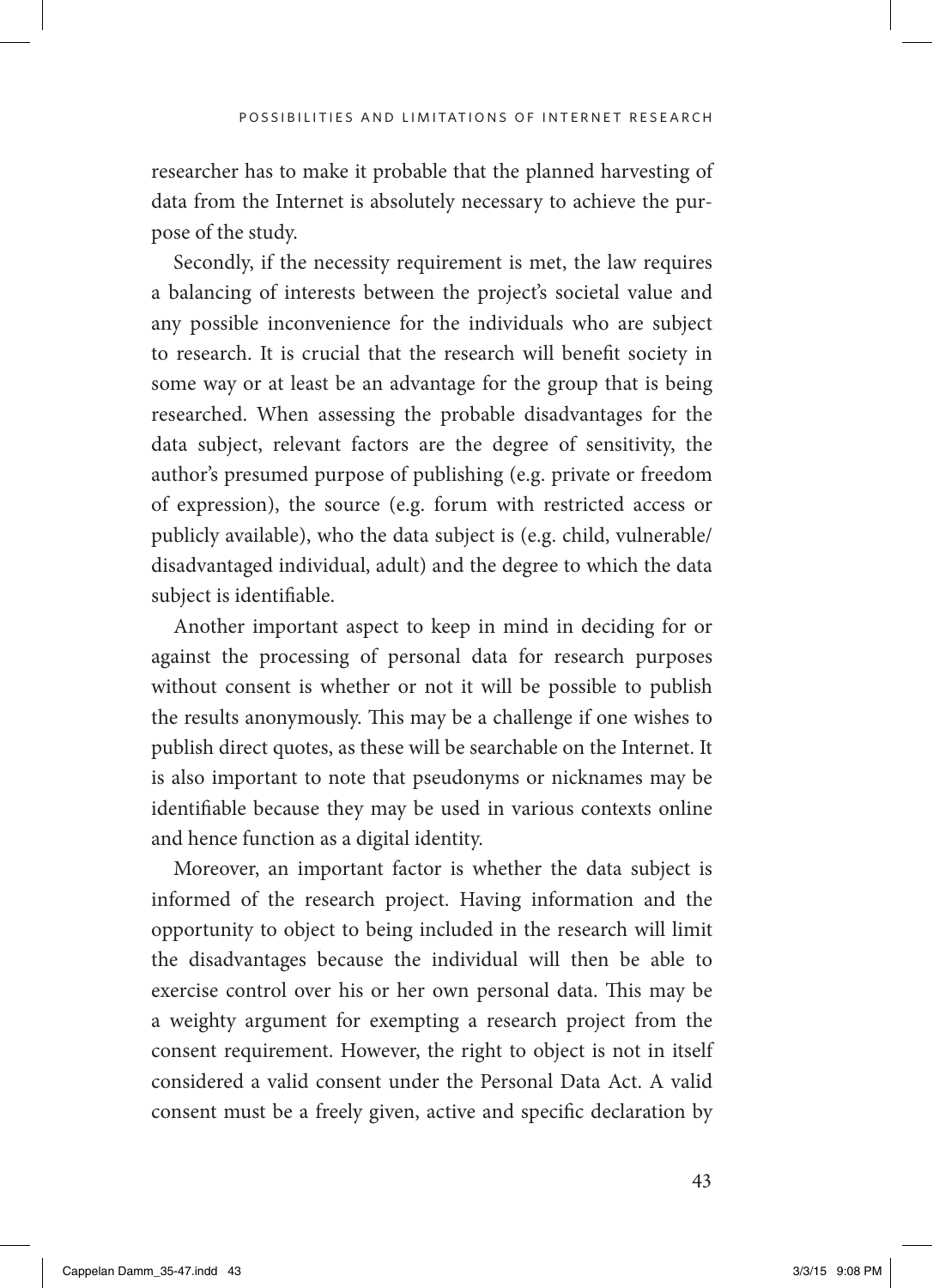the data subject to the effect that he or she agrees to the processing of personal data relating to him or her.<sup>27</sup>

If a research project includes the processing of highly sensitive data (e.g. from blogs about personal experiences with eating disorders, self-harm or the like), and the information being processed is detailed enough to make the bloggers identifiable (a factor one generally must take into account), it may be difficult to exempt from the requirement for consent. This holds particularly if publishing direct quotes is deemed necessary by the researcher, so that it will be hard to guarantee anonymity in the publication. If the authors are minors, the threshold for not obtaining consent should be even higher. Adolescents over the age of sixteen will often be considered mature enough to give an independent consent in such cases. However, when obtaining consent online, it might be a challenge to be certain of the actual age of the person granting consent.

In the case of research on utterances from Twitter, which involves thousands of people, that focus on e.g. elections (which in the legal sense may be sensitive information about political views), there will clearly be legitimate reasons not to obtain consent from the data subjects considering the public character of both the source and content of the data.

In between these two rather clear-cut examples lies a range of grey areas which require concrete assessments in each case. My main message is that it certainly can be legal to conduct research on personal information obtained from the Internet without consent, as long as the researcher can justify the necessity and the benefits for the public clearly outweigh the disadvantages for the individual. The violation of personal privacy is often minimal when data is harvested on the Internet for research purposes. However, research

<sup>27</sup> Act of 14 April 2000 No. 31 relating to the processing of personal data, section two, number seven.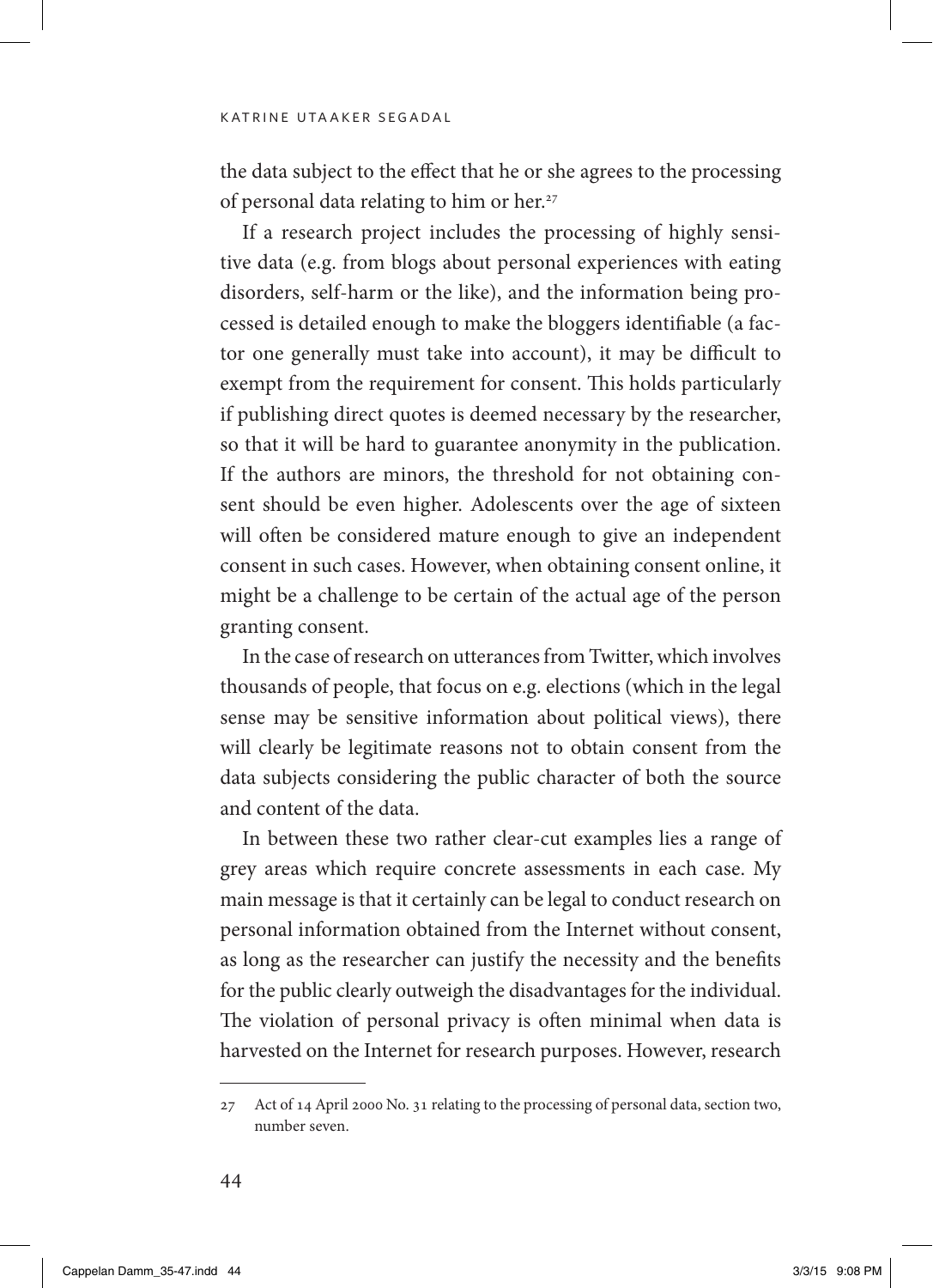on social media with restricted access differs somewhat from most other contexts in this respect. It is plausible that individuals who publish information about themselves under such circumstances might think that they are acting on a «private» arena, and that their purpose is to interact with a closed group of people. This indicates that the threshold should be slightly higher when considering not obtaining consent in such cases.

# **Obligation to provide information**

The general rule is that the research subjects should be informed about the research. This is the case even if the exception clause from the requirement for consent applies. The basis for this rule is the fundamental right to exercise control over one's own personal data, and the assumption that the data subject should have the right to object to the intended processing of her personal data. However, a relevant exemption provision allows for research to be conducted without informing the data subjects: «The data subject is not entitled to notification [ … ] if [ … ] notification is impossible or disproportionately difficult».<sup>28</sup>

If it is not feasible to get in touch with the affected individuals because it is not possible to obtain contact information or to communicate through the website, there is of course no way to provide those individuals with information.

Relevant factors in the assessment of whether it is disproportionately difficult to provide information are, on the one hand, the number of data subjects and the effort, either in terms of time or money, that providing information would entail. However, technological developments are and will most likely make it increasingly easier to distribute information to thousands of individuals at the

<sup>28</sup> Act of 14 April 2000 No. 31 relating to the processing of personal data, section 20, second paragraph, litra b.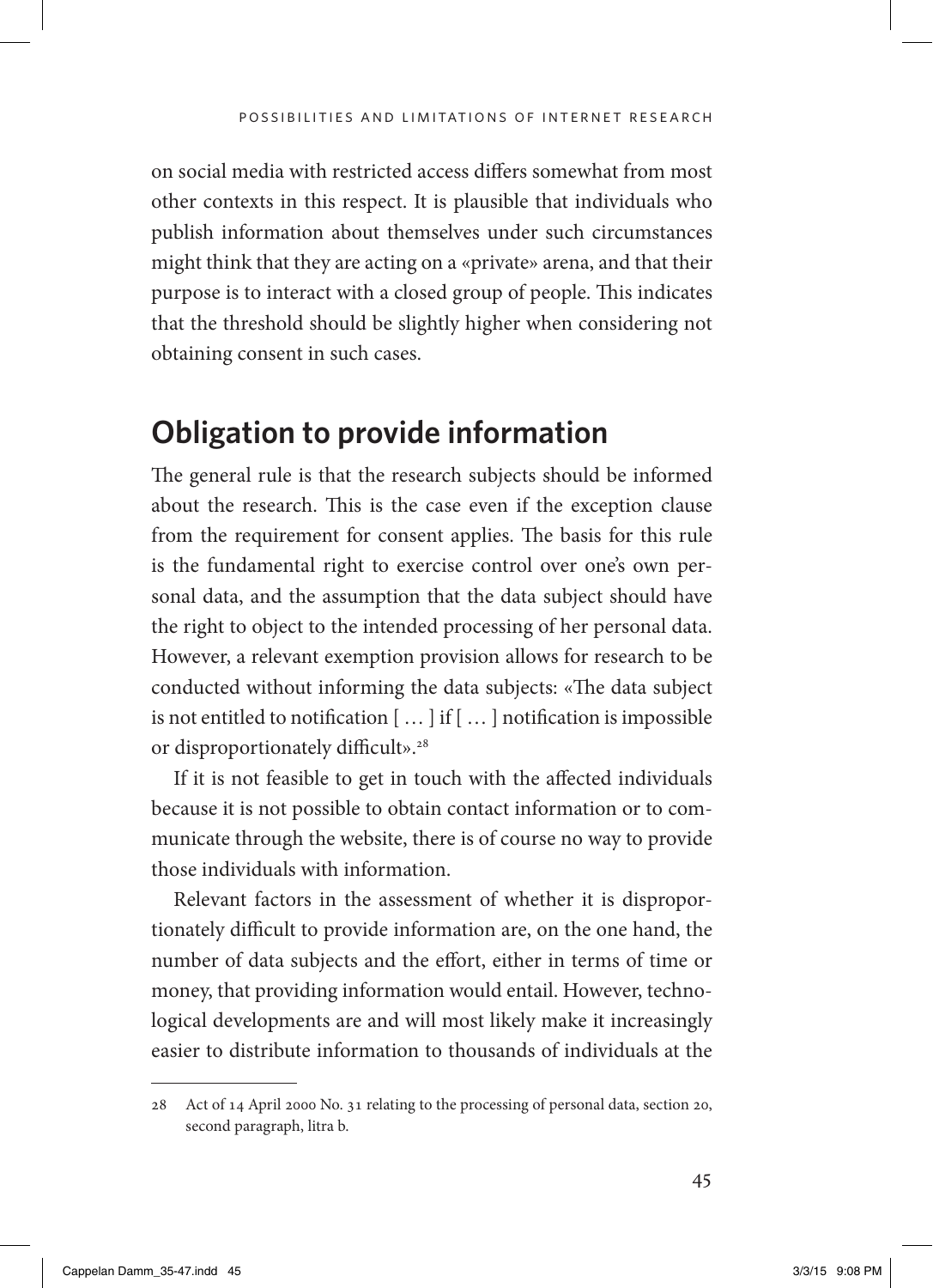same time at no extra cost. The violation of personal privacy is not automatically less because the data subjects are numerous.

On the other hand, one should consider what use the data subject will have of being informed of the research project. Is it likely that the research subjects would wish to object if they had the opportunity to do so? If that is a reasonable assumption, information should be provided. Another important question is to what extent the research subjects will benefit from being able to refuse to be part of the research project. This will depend on the type of data being processed and how sensitive the information is. If what is at stake is very sensitive information, data protection principles indicate that information should be provided. This holds independently of whether the data subject initially has made the information publicly available.

Legally, the obligation to provide information is met only if the researcher gives individual information in such a way that the information is certain to reach the intended receiver. But in some cases, it may be appropriate to provide public information instead. This may be done through collective information published on the website from which the data is collected. It is not guaranteed that this information will reach everyone in the same way as when it is communicated directly by mail, email or other channels, but public information is nevertheless a measure that, to a certain extent, can justify exemptions from the requirement of individual information.

### **Conclusion**

The Personal Data Act is applicable irrespective of the data source. The regulations do not distinguish between data harvested from the Internet and other sources (such as administrative registers). However, the legal framework leaves open a range of possibilities